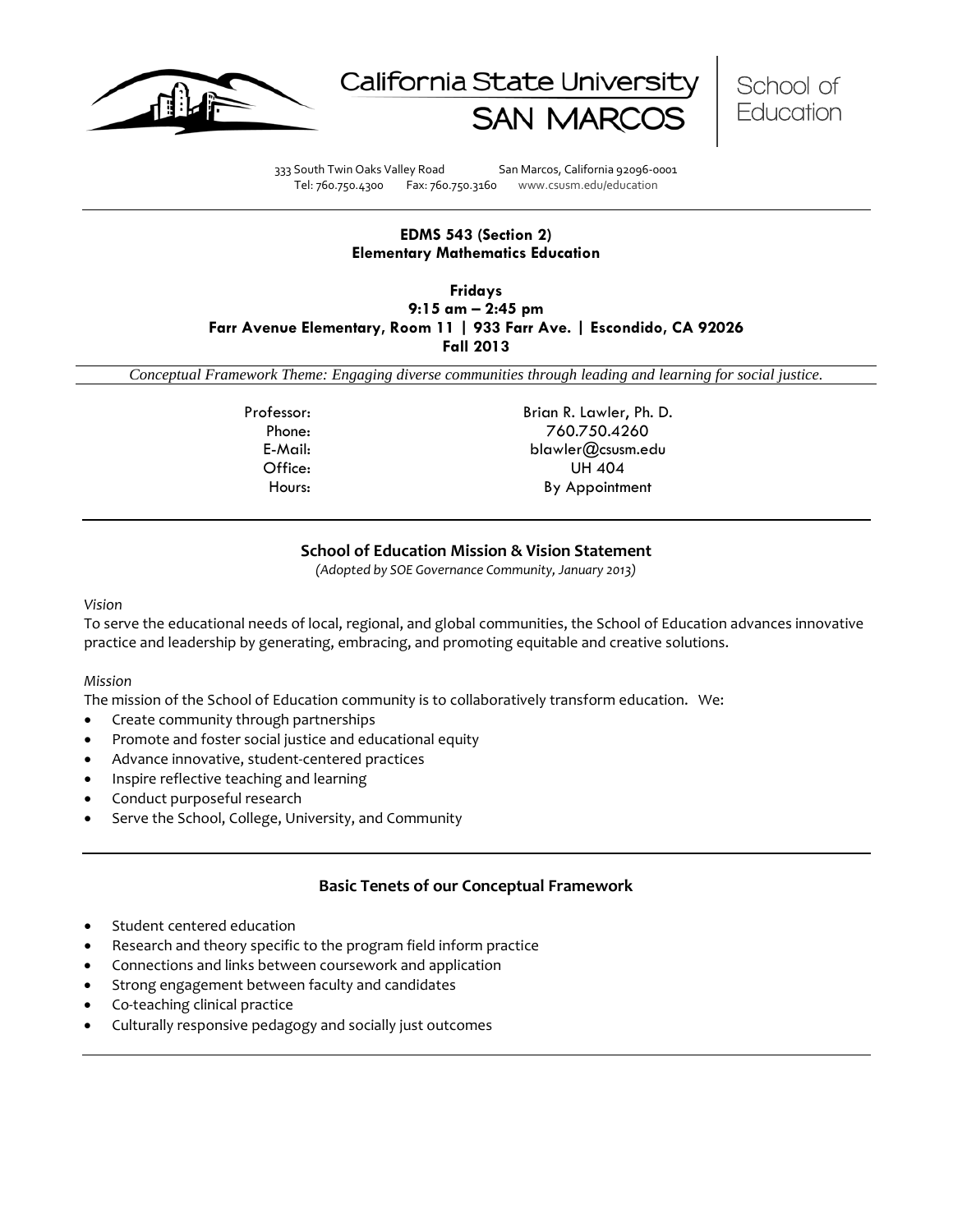### **COURSE DESCRIPTION**

Focuses on curriculum development, methods, techniques, materials, planning, organization and assessment in various elementary school curricula, and integration in mathematics. Methods of cross-cultural language and academic development will be integrated in the course. *Requires participation/observation in the public schools.* 

LAWLER: Focuses on how children develop mathematical understanding; children's mathematical thinking, curriculum development; methods, materials, planning, organization and assessment in various elementary school curricula; and curriculum integration. Methods of cross-cultural language and academic development are integrated into the course. This course is aligned with California's SB 2042 Standards.

### **Course Prerequisites:**

Admission to the Multiple Subject Program

### **Course Objectives:**

- 1. deepen understanding of the mathematics taught at the elementary level, including such topics as place value, base systems, number theory, fractions, proportions, statistics, and algebra.
- 2. develop understanding of the current issues and practices in mathematics education.
- 3. familiarity with the NCTM and CA Common Core mathematics standards.
- 4. develop an understanding of children's content specific thinking.
- 5. learn to teach content specific concepts using effective and appropriate strategies, including the educational use of technology.
- 6. practice how to teach for mathematical understanding.
- 7. understand the nature, purposes, and application of mathematics assessment and its relationship with teaching and learning.
- 8. develop strategies to create a classroom environment that promotes the investigation and growth of mathematical ideas and to ensure the success of all students in multicultural settings.

### **Required Texts**

- California Department of Education (2013/2010). California Common Core Content Standards for Mathematics. Sacramento, CA: Author. This document can be found at http://www.cde.ca.gov/ci/cc/
- Burns, M. (2007). About Teaching Mathematics: A K-8 Resource
- Kamii, C. (1999). Young Children Reinvent Arithmetic: Implications of Piaget's Theory

## **Recommended Texts / Apps:**

- Boaler, J. (2008). What's math got to do with it?: Helping children learn to love their most hated subject—and why it's important for America. New York: Viking.
- Cohen, E. G. (1994). Designing groupwork: Strategies for the heterogeneous classroom. New York: Teachers College Press.
- Carr, J., Carroll, C., Cremer, S., Gale, M., Lagunoff, R., Sexton, U. (2009). Making mathematics accessible to English learners. San Francisco: WestEd.
- Driscoll, M. J. (1999). Fostering algebraic thinking: A guide for teachers, grades 6-10. Portsmouth, NH: Heinemann.
- Van de Walle, J. A., Karp, K. M., & Bay-Williams, J. M. (2013). Elementary and middle school mathematics: Teaching developmentally (8th ed.). Boston: Allyn & Bacon.

## **Authorization to Teach English Learners**

This credential program has been specifically designed to prepare teachers for the diversity of languages often encountered in California public school classrooms. The authorization to teach English learners is met through the infusion of content and experiences within the credential program, as well as additional coursework. Students successfully completing this program receive a credential with authorization to teach English learners. *(Approved by CCTC in SB 2042 Program Standards, August 02)*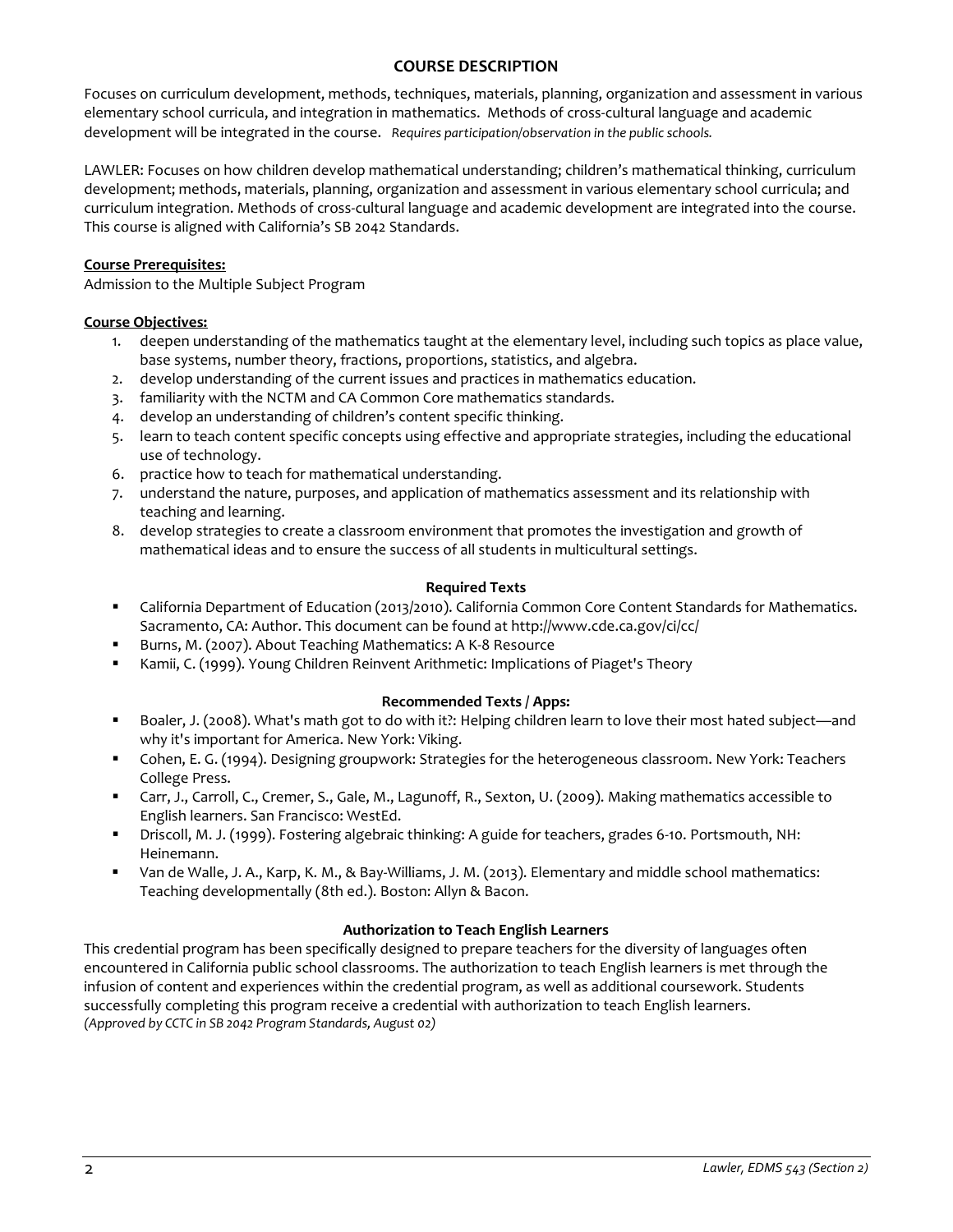## **STUDENT LEARNING OUTCOMES**

### **Teacher Performance Expectation (TPE) Competencies**

The course objectives, assignments, and assessments have been aligned with the CTC standards for Multiple Subject Credential. This course is designed to help teachers seeking a California teaching credential to develop the skills, knowledge, and attitudes necessary to assist schools and district in implementing effective programs for all students. The successful candidate will be able to merge theory and practice in order to realize a comprehensive and extensive educational program for all students. Those given primary emphases:

- TPE 1a—Subject Specific Pedagogical Skills for MS Teaching (Mathematics)
- TPA 2—Monitoring Student Learning during Instruction

### **California Teacher Performance Assessment (CalTPA)**

Beginning July 1, 2008 all California credential candidates must successfully complete a state-approved system of teacher performance assessment (TPA), to be embedded in the credential program of preparation. At CSUSM this assessment system is called the CalTPA or the TPA for short.

To assist your successful completion of the TPA, a series of informational seminars are offered over the course of the program. TPA related questions and logistical concerns are to be addressed during the seminars. Your attendance to TPA seminars will greatly contribute to your success on the assessment.

Additionally, SoE classes use common pedagogical language, lesson plans (lesson designs), and unit plans (unit designs) in order to support and ensure your success on the TPA and more importantly in your credential program.

The CalTPA Candidate Handbook, TPA seminar schedule, and other TPA support materials can be found on the SoE website[: http://www.csusm.edu/education/CalTPA/ProgramMaterialsTPA.html](http://www.csusm.edu/education/CalTPA/ProgramMaterialsTPA.html)

### **Assessment of Professional Dispositions**

Assessing a candidate's dispositions within a professional preparation program is recognition that teaching and working with learners of all ages requires not only specific content knowledge and pedagogical skills, but positive attitudes about multiple dimensions of the profession. The School of Education has identified six dispositions – social justice and equity, collaboration, critical thinking, professional ethics, reflective teaching and learning, and life-long learning—and developed an assessment rubric. For each dispositional element, there are three levels of performance *unacceptable*, *initial target*, and *advanced target*. The description and rubric for the three levels of performance offer measurable behaviors and examples.

The assessment is designed to provide candidates with ongoing feedback for their growth in professional dispositions and includes a self-assessment by the candidate. The dispositions and rubric are presented, explained and assessed in one or more designated courses in each program as well as in clinical practice. Based upon assessment feedback candidates will compose a reflection that becomes part of the candidate's Teaching Performance Expectation portfolio. Candidates are expected to meet the level of *initial target* during the program.

#### **School of Education Attendance Policy**

Due to the dynamic and interactive nature of courses in the School of Education, all students are expected to attend all classes and participate actively. At a minimum, students must attend more than 80% of class time, or s/he may not receive a passing grade for the course at the discretion of the instructor. Individual instructors may adopt more stringent attendance requirements. Should the student have extenuating circumstances, s/he should contact the instructor as soon as possible. *(Adopted by the COE Governance Community, December, 1997).*

**This Course:** Teacher education is a professional preparation program. Students missing more than one class session cannot earn an A or A-. Students missing more than two class sessions cannot earn a B or B+. Students missing more than three classes cannot earn a C+. Arriving late or leaving early by more than 20 minutes counts as an absence. Notifying the instructor does not constitute an excuse. All assignments must be turned in on due date even in case of an absence. You are expected to make a reasonable effort to inform the instructor prior to an absence.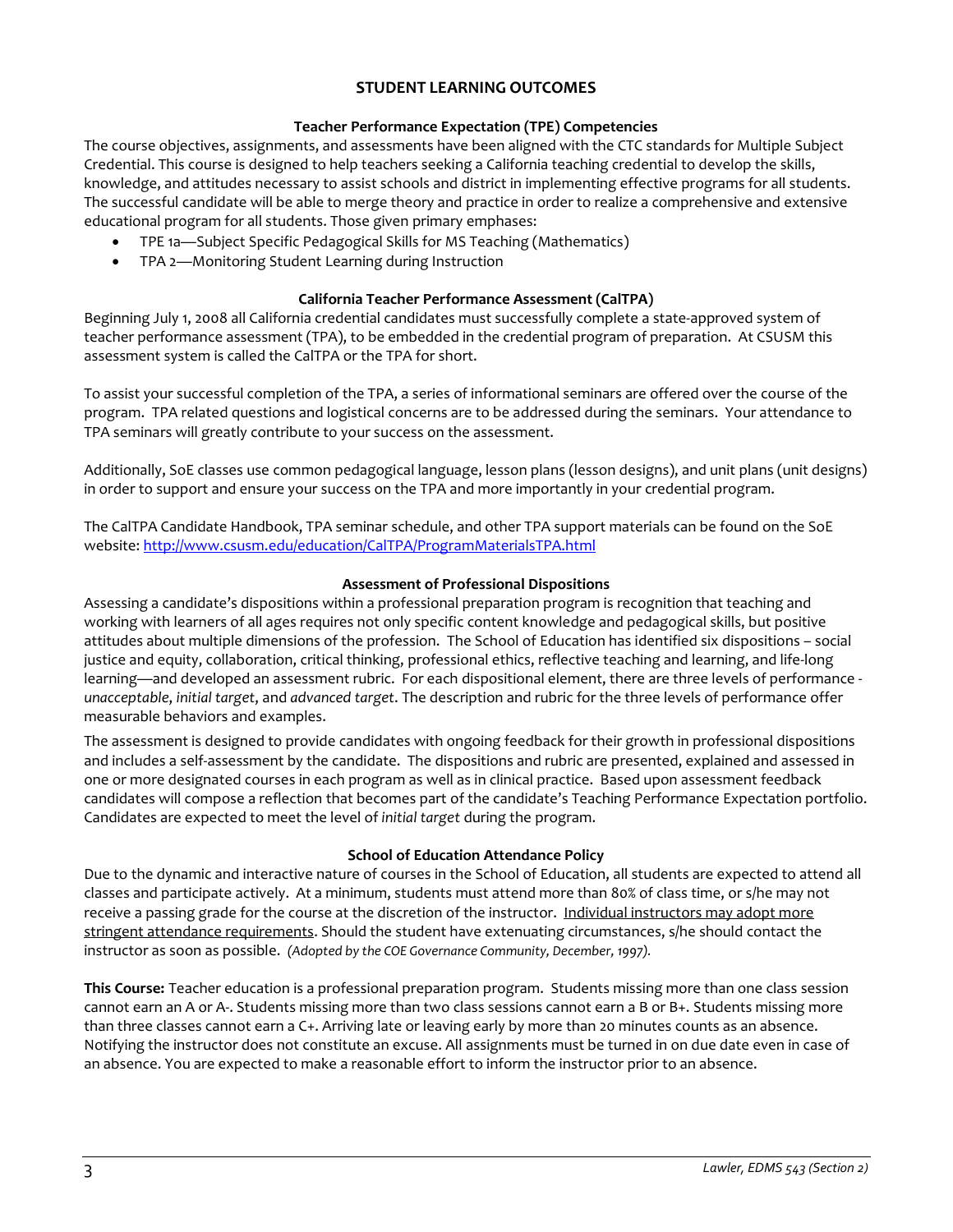#### **Students with Disabilities Requiring Reasonable Accommodations**

Students with disabilities who require reasonable accommodations must be approved for services by providing appropriate and recent documentation to the Office of Disable Student Services (DSS). This office is located in Craven Hall 4300, and can be contacted by phone at (760) 750-4905, or TTY (760) 750-4909. Students authorized by DSS to receive reasonable accommodations should meet with their instructor during office hours or, in order to ensure confidentiality, in a more private setting.

#### **All University Writing Requirement**

All CSU students must demonstrate competency in writing skills as a requirement for graduation. At California State University San Marcos, students complete the graduation writing assessment through the All-University Writing Requirement. This requirement mandates that every course at the University must have a writing component of at least 2,500 words (approximately 10 pages). The assignments for this course meet this requirement.

#### **CSUSM Academic Honesty Policy**

"Students will be expected to adhere to standards of academic honesty and integrity, as outlined in the Student Academic Honesty Policy. All written work and oral presentation assignments must be original work. All ideas/materials that are borrowed from other sources must have appropriate references to the original sources. Any quoted material should give credit to the source and be punctuated with quotation marks.

Students are responsible for honest completion of their work including examinations. There will be no tolerance for infractions. If you believe there has been an infraction by someone in the class, please bring it to the instructor's attention. The instructor reserves the right to discipline any student for academic dishonesty in accordance with the general rules and regulations of the university. Disciplinary action may include the lowering of grades and/or the assignment of a failing grade for an exam, assignment, or the class as a whole."

Incidents of Academic Dishonesty will be reported to the Dean of Students. Sanctions at the University level may include suspension or expulsion from the University.

#### **Plagiarism:**

As an educator, it is expected that each student will do his/her own work, and contribute equally to group projects and processes. Plagiarism or cheating is unacceptable under any circumstances. If you are in doubt about whether your work is paraphrased or plagiarized see the Plagiarism Prevention for Students website http://library.csusm.edu/plagiarism/index.html. When relying on supporting documents authored by others, cite them clearly and completely using American Psychological Association (APA) manual, 6th edition. If there are questions about academic honesty, please consult the University catalog.

#### **Use of Technology:**

Students are expected to demonstrate competency in the use of various forms of technology (i.e. word processing, electronic mail, Moodle, use of the Internet, and/or multimedia presentations). Specific requirements for course assignments with regard to technology are at the discretion of the instructor. Keep a digital copy of all assignments for use in your teaching portfolio. All assignments will be submitted online, and some will be submitted in hard copy as well. Details will be given in class.

#### **Electronic Communication Protocol:**

Electronic correspondence is a part of your professional interactions. If you need to contact the instructor, e-mail is often the easiest way to do so. It is my intention to respond to all received e- mails in a timely manner. Please be reminded that e-mail and on-line discussions are a very specific form of communication, with their own nuances and etiquette. For instance, electronic messages sent in all upper case (or lower case) letters, major typos, or slang, often communicate more than the sender originally intended. With that said, please be mindful of all e-mail and on- line discussion messages you send to your colleagues, to faculty members in the School of Education, or to persons within the greater educational community. All electronic messages should be crafted with professionalism and care.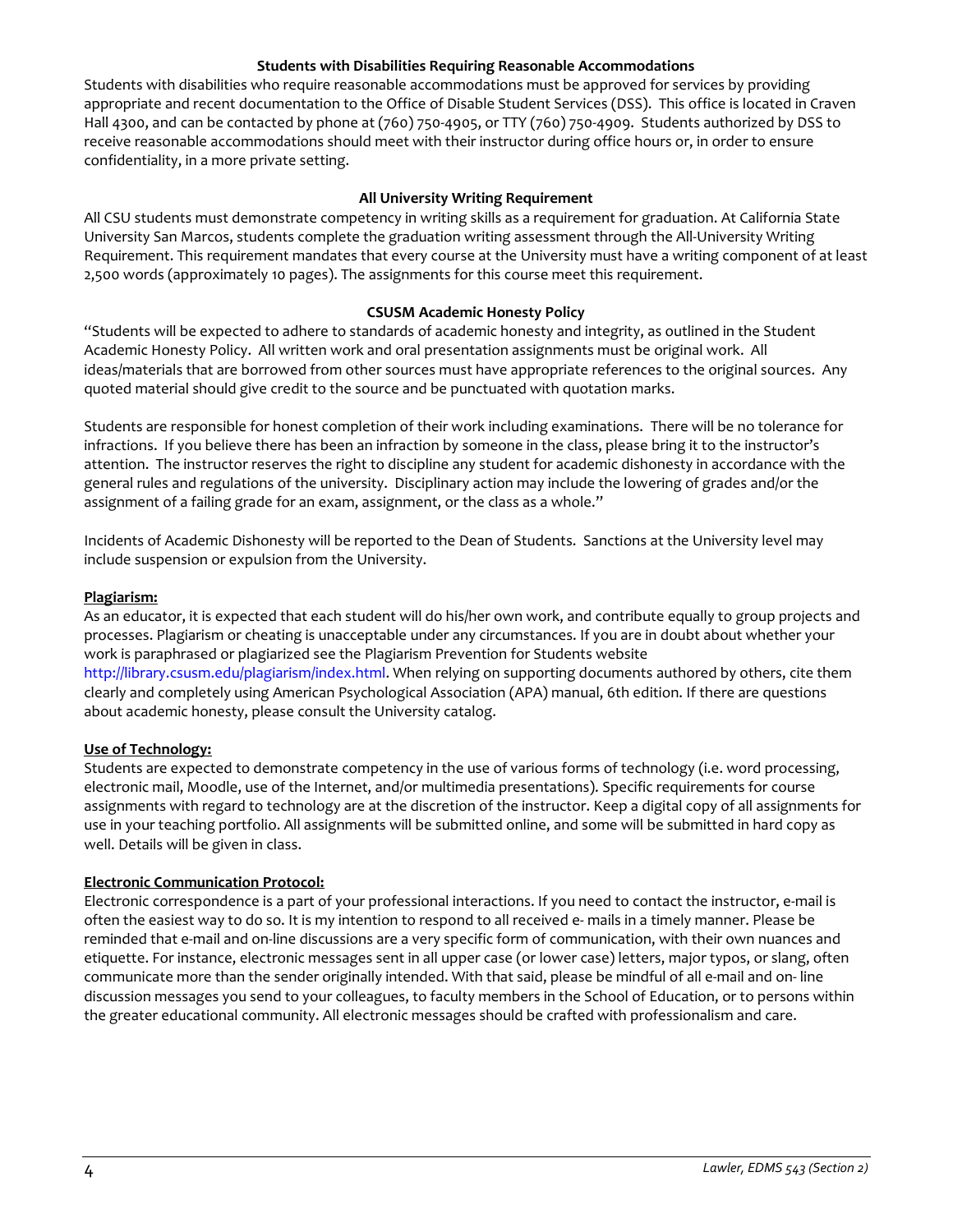Things to consider:

- Would I say in person what this electronic message specifically says?
- How could this message be misconstrued?
- Does this message represent my highest self?
- Am I sending this electronic message to avoid a face-to-face conversation? In addition, if there is ever a concern with an electronic message sent to you, please talk with the author in person in order to correct any confusion.

#### **Course Requirements**

#### **Assignments**

Teacher education is a professional preparation program. It is expected students will come to class prepared to discuss the readings, submit required assignments, and participate in class activities. Students are expected to adhere to academic honesty and integrity, standards of dependability, confidentiality and writing achievement. Because it is important for teachers to be able to effectively communicate their ideas to students, parents, colleagues, and administrators, each written assignment is expected to have a clear organizational presentation and be free of grammar, punctuation, or spelling errors. There will be a reduction in points for the above mentioned errors. It is expected that work will be turned in on time; late assignments will be accepted only under extenuating circumstances and could receive penalty points. Prepare carefully for class, be ready to discuss readings and assignments thoughtfully and actively participate in all class activities.

| Assignment                              | Percentage | Due Date           |
|-----------------------------------------|------------|--------------------|
| Reading Responses                       | 20         | ongoing            |
| Mathography                             |            | September 6, 2013  |
| Math standards presentation             |            | September 13, 2013 |
| Clinical Student Interview              | 15         | September 15, 2013 |
| Mathematics Learning Activity (MLA)     | 20         | October 20, 2013   |
| Mathematical Lesson Design              | 20         | October 20, 2013   |
| Professional Dispositions/Participation | 15         | ongoing            |

Detailed information about the assignments will be given in class and via Cougar Courses. All assignments should be submitted through Cougar Courses when possible. You are responsible for ensuring that assignments are submitted correctly and on time. Late assignments will receive a reduction in points.

*1. Reading Responses (20 point)*

To focus your reading, help you remember the content, and assist you with meaningful class participation, you will submit reading responses based the assigned chapters. Further details will be given in class and the response activity choices will be available on Cougar Courses.

- *2. Mathography (5 points)* Given prompts, you will write a brief mathematics autobiography. Details will be provided via Cougar Courses. *3. Math Standards Activity (5 points)*
- In a group, you will analyze the California Common Core State Standards. In particular, you will consider the Standards for Mathematical Practice and the K-8 Mathematics Content Standards. You will then present your findings to the class. Requirements for the activity will be discussed in class.
- *4. Clinical Interview (15 points)* You will conduct a mathematical interview with one student. The purposes of this activity are to begin thinking about students' mathematical understanding, to learn how to effectively pose questions and interpret the meaning of students' answers, and to provide you with an opportunity to interact with students about mathematics. Sample interview questions will be provided, but you are encouraged to use your own invention with instructor approval. Further details on assignment write-up will be provided.
- *5. Mathematical Learning Activity (MLA) (20 points)*
	- MLA—Small group activity: You will work with a group to select math topics in K-5 curriculum and be responsible for presenting activities from the correspondent chapters in the textbook. Each member of your group will plan/design a 7-10 minute learning activity in the assigned topic and then teach the activity in our EDMS 543 class in a learning center type format. As you select your task, consider how it creates the opportunity for engaging children in cognitively demanding activity that requires interaction with others.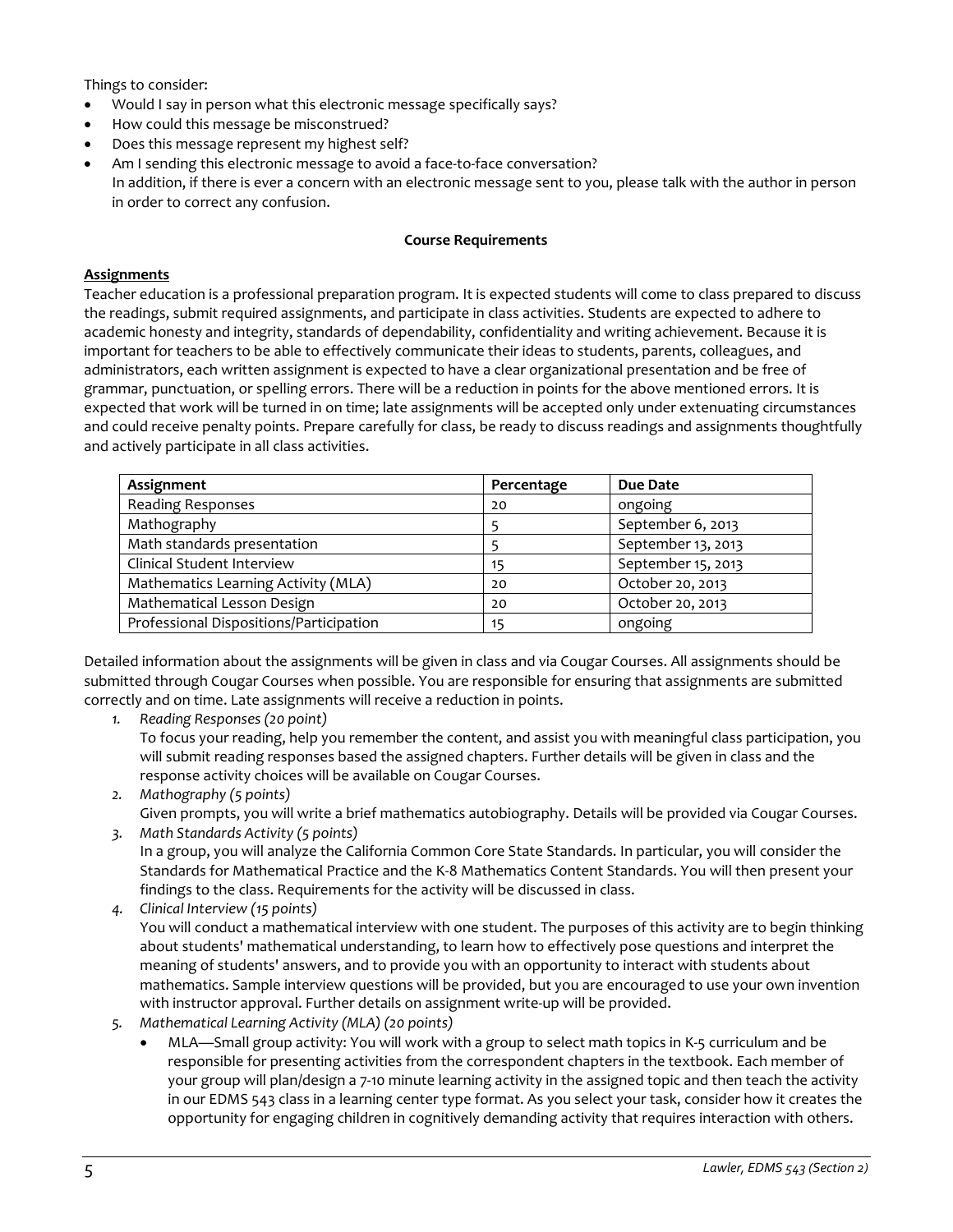- MLA—Individual activity: You will implement your MLA with students (may range from a small group to entire class) in your practicum class. Be prepared to discuss modifications made to your activity based on your "experience" teaching it in the 543 class. You will submit a reflection on student experiences with the task and your experiences with the project.
- *6. Mathematics Lesson Design (20 points)* You will design a problem-based math lesson that incorporates ELA and ELD standards as well. You may work with classmates (up to 3 total), whose practicum is at a similar grade level, in lesson planning. Several lesson planning templates will guide this project for you. The final report will be little more than the completion of these templates, with a brief introduction and commentary.
- *7. Professional Dispositions/Participation (15 points)* Students are expected to adhere to a professional code of ethics including: being in class on time and prepared with assignments and readings; actively participating in small and large group discussions and tasks; using computers during class time for note-taking or directed tasks; being respectful to peers and instructors; refraining from texting or checking e-mail during class; demonstrating willingness to help all students succeed. A positive professional disposition includes a willingness to consider and discuss new ideas objectively, curiosity, perseverance, and seriousness about improving one's self as a teacher. It can also include a sense of humor and social intelligence (e.g., the tact and ability to make others feel comfortable and to contribute).

## **Grading Standards**

According to the CSUSM Course Catalog, each grade means that student performance has been:

- A at the highest level, showing sustained excellence in meeting all course objectives and exhibiting an unusual degree of intellectual initiative. *Excellent*
- B at a high level, showing consistent and effective achievement in meeting course objectives. *Good*
- C at an adequate level, meeting the basic objectives of the course. *Satisfactory*
- D less than adequate, meeting only the minimum course requirements. *Passing*
- F such that minimum course requirements have not been met. *Failing*

#### *Grading Scale*

Final course grades will be based on the following grading scale:

- A 93-100 points A- 90-92 points B+ 87-89 points B 83-86 points B- 80-82 points
- 
- 
- C+ 77-79 points C 73-76 points C- 70-72 points D 60-69 points F < 60 points
	-
	-

Unless *prior arrangements* have been agreed to with the instructor, work submitted late, but within one week of the due date will be reduced by one letter grade, and work received over one week late will receive no credit.